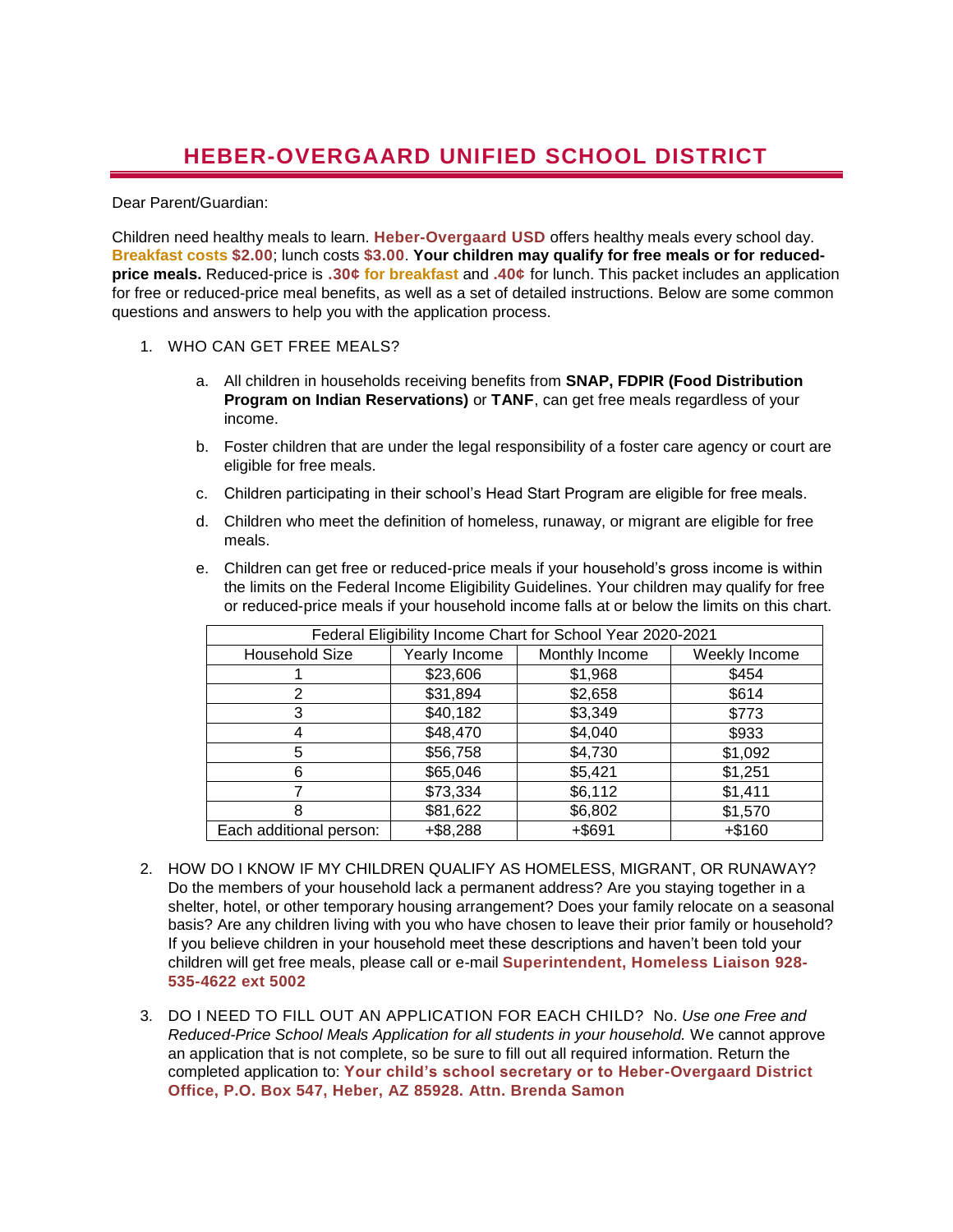- 4. SHOULD I FILL OUT AN APPLICATION IF I RECEIVED A LETTER THIS SCHOOL YEAR SAYING MY CHILDREN ARE APPROVED FOR FREE MEALS? No, but please read the letter you got carefully. If any children in your household were missing from your eligibility notification, contact **Brenda Samon 928-535-4622 ext 5003** immediately.
- 5. CAN I APPLY ONLINE?

No. Our district does not have the option to apply for free or reduced-price meals online at this time. Please contact **Brenda Samon, P.O. Box 547 Heber, AZ 85928; [brenda.samon@h](mailto:brenda.samon@h-oschools.org)[oschools.org;](mailto:brenda.samon@h-oschools.org) 928-535-4622 ext 5003** and refer to the information above to complete a paper application.

- 6. MY CHILD'S APPLICATION WAS APPROVED LAST YEAR. DO I NEED TO FILL OUT ANOTHER ONE? Yes. Your child's application is only good for that school year and for the first few days of this school year through **September 29th, 2020**. You must send in a new application unless the school told you that your child is eligible for the new school year. If you do not send in a new application that is approved by the school or you have not been notified that your child is eligible for free meals, your child will be charged the full price for meals.
- 7. I GET WIC. CAN MY CHILD(REN) GET FREE MEALS? Children in households participating in WIC may be eligible for free or reduced-price meals. Please fill out an application.
- 8. WILL THE INFORMATION I GIVE BE CHECKED? Yes. We may also ask you to send written proof of the household income you report.
- 9. IF I DON'T QUALIFY NOW, MAY I APPLY LATER? Yes, you may apply at any time during the school year. For example, children with a parent or guardian who becomes unemployed may become eligible for free and reduced-price meals if the household income drops below the income limit.
- 10. WHAT IF I DISAGREE WITH THE SCHOOL'S DECISION ABOUT MY APPLICATION? You should talk to school officials. You also may ask for a hearing by calling or writing to: **Ron Tenney, P.O. Box 547, Heber, AZ 85928; [ron.tenney@h-oschools.org;](mailto:ron.tenney@h-oschools.org) 928-535-4622 ext 5002.**
- 11. MAY I APPLY IF SOMEONE IN MY HOUSEHOLD IS NOT A U.S. CITIZEN? Yes. You, your children, or other household members do not have to be U.S. citizens to apply for free or reduced-price meals. Our organization does not release information for immigration-related purposes in the usual course of operating the School Nutrition Programs.
- 12. WHAT IF MY INCOME IS NOT ALWAYS THE SAME? List the amount that you normally receive. For example, if you normally make \$1000 each month, but you missed some work last month and only made \$900, put down that you made \$1000 per month. If you normally get overtime, include it, but do not include it if you only work overtime sometimes. If you have lost a job or had your hours or wages reduced, use your current income.
- 13. WHAT IF SOME HOUSEHOLD MEMBERS HAVE NO INCOME TO REPORT? Household members may not receive some types of income we ask you to report on the application, or may not receive income at all. Whenever this happens, please write a 0 in the field. However, if any income fields are left empty or blank, those will also be counted as zeroes. Please be careful when leaving income fields blank, as we will assume you meant to do so.
- 14. WE ARE IN THE MILITARY. DO WE REPORT OUR INCOME DIFFERENTLY? Your basic pay and cash bonuses must be reported as income. If you get any cash value allowances for offbase housing, food, or clothing, it must also be included as income. However, if your housing is